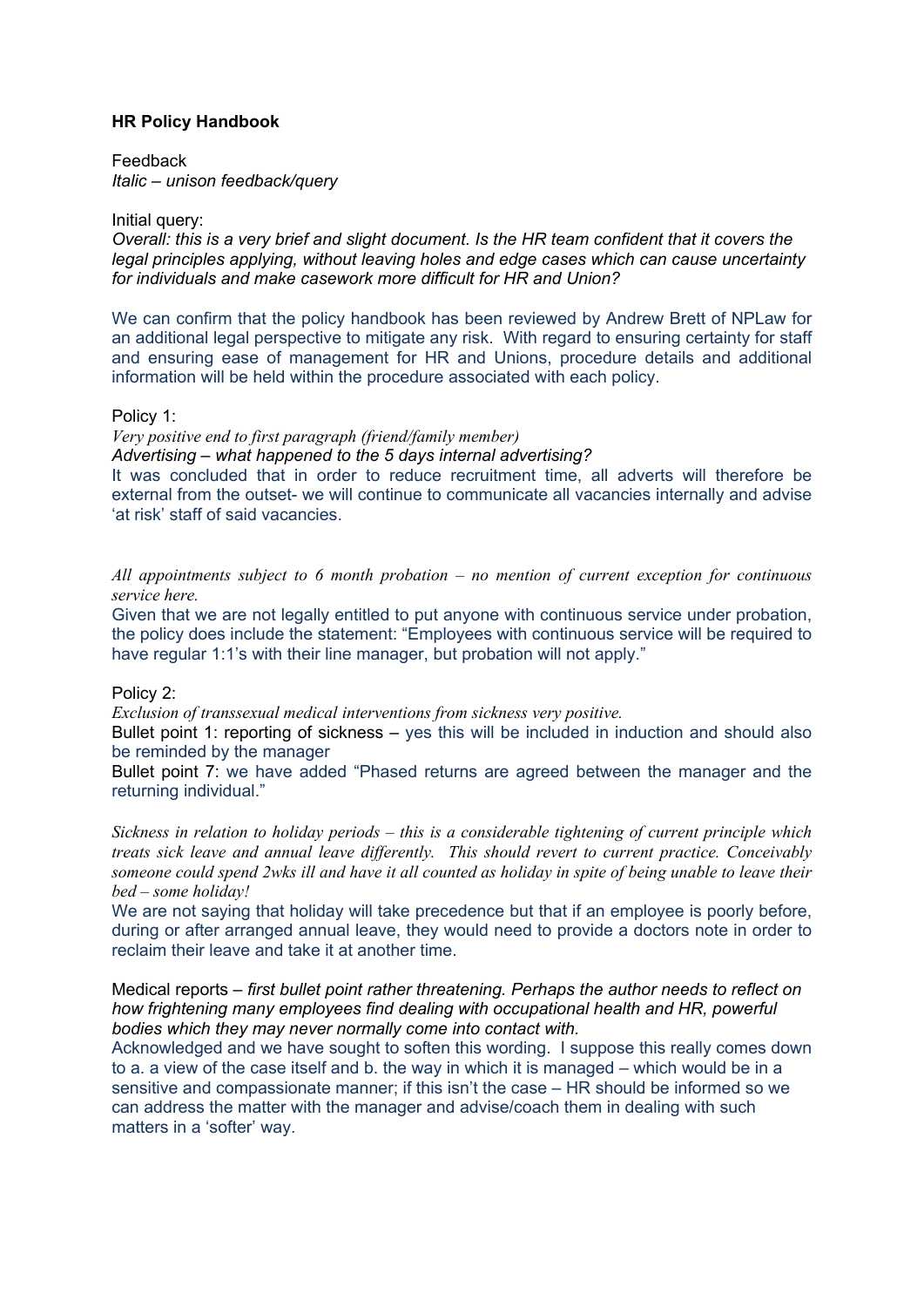*Para 2 – currently employees cannot be compelled to attend OH appointments, this should be retained, or a period of time specified before OH can be forced upon an employee – at least 3mths.*

The procedure and guidance will provide more detail on timescales/triggers etc. but with such high absence levels it is the thinking of the Council that we should be addressing either consistently sporadic absences or long term sickness quickly and obtaining objective advice on the best way to support individuals back to work with reasonable adjustments.

*There is a strong perception that OH is simply there to get you back to work whether ready or not - threat of being compelled to return to work before health has improved can be a significant source of stress for unwell employees, particularly those with mental health conditions.*

We acknowledge that this can be a perception, but believe there is a learning exercise here for staff to have an explanation of why we have OH and that as professional independent specialists, they will not advise a return to work if they feel it's not appropriate. But it does provide us with the indication of what, if anything, we can do as an employer to either support the employee while off sick or support the employee in their return to work.

*How long after return to work will a return to work interview be undertaken?* Where possible, return to work interviews should be undertaken on the employees first day back to work; or at least within the first two days. (this detail will fall within procedure)

### Policy 3

*Can we consider short period of permitted paid absence i.e. 1 day for less close relations, such as aunt uncle niece nephew cousin, foster/adoptive parent?*

Foster/adoptive parent would fall within the same rights as biological parents.

While additional paid time off for any relative out of those listed in policy would be to the managers discretion, we will put your query to EMT for discussion.

Policy 5 – *do you mean repayment of disturbance allowance? If so, in the 2008 policy (the most recent I can find), this is 2 years.*

*Under Principles point 1 can suitable alternative be defined –* This will be defined in procedure and guidance

*Point 2 Why limit to current grade or below if appropriate training can be given.* Amended *Sentence before TUPE – where is the guidance on relocation – might be helpful to signpost it.* Added

*Principles point 1 recognised union is UNISON.* Amended

*Redundancy point 5 is this ad hoc or agreed each time? Again UNISON.* Amended *Page 15 para 1 footnote add comma after Trade Unions (and change to UNISON)* Ameded *Principles page 15 where an what is the Modification Order?* Details in procedure/guidance

*Policy 7: one of the paragraphs has 'personal liability' in the heading, but no mention is made in the text.* – Amended

*Policy 8, Informal discussions, is it really informal to tell employee that verbal warning may be outcome but not mention being accompanied*

While an employee has no statutory right to be accompanied at an informal meeting, the offer will always be there in practice. And it would be best practice to advise that verbal warnings can be issued as a view of transparency.

#### *There is nothing about timescales for anything preceding the Appeal.*

The policy states appeals should be put in writing within 5 days of receipt of the outcome letter. More guidance will be included in procedure.